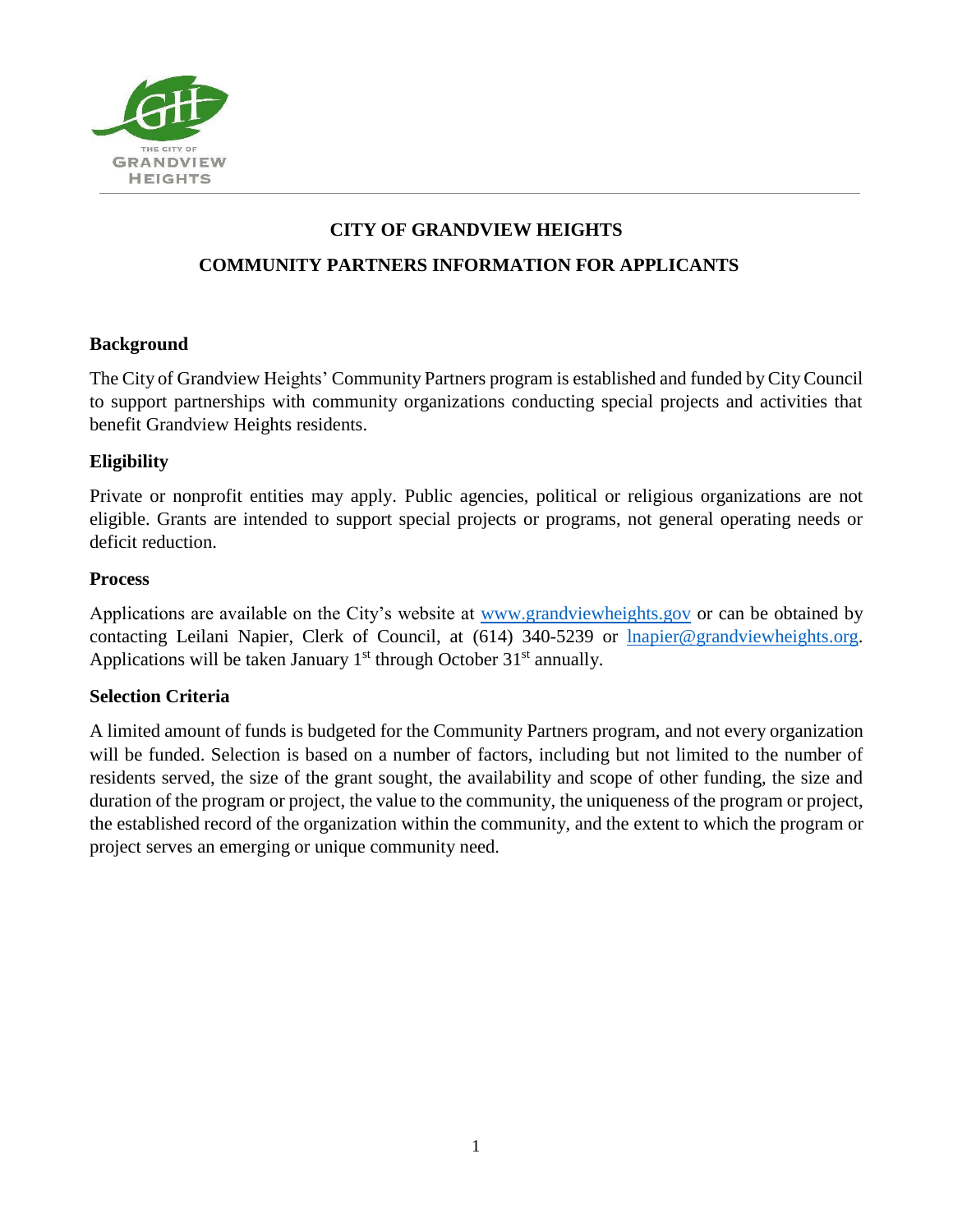# **CITY OF GRANDVIEW HEIGHTS**

# **COMMUNITY PARTNERS GRANT APPLICATION**

|                      | Describe the program or project you seek to fund and how it benefits the residents of Grandview Heights |
|----------------------|---------------------------------------------------------------------------------------------------------|
| or the community:    |                                                                                                         |
|                      |                                                                                                         |
|                      | Approximately how many Grandview Heights residents will be served by your program or project:           |
|                      | Is this a new or ongoing program or project for your organization? If new, explain background:          |
|                      |                                                                                                         |
|                      |                                                                                                         |
| or private programs: | Describe how your program or project serves a unique need that is not already addressed by other public |

\_\_\_\_\_\_\_\_\_\_\_\_\_\_\_\_\_\_\_\_\_\_\_\_\_\_\_\_\_\_\_\_\_\_\_\_\_\_\_\_\_\_\_\_\_\_\_\_\_\_\_\_\_\_\_\_\_\_\_\_\_\_\_\_\_\_\_\_\_\_\_\_\_\_\_\_\_\_\_\_\_\_\_

\_\_\_\_\_\_\_\_\_\_\_\_\_\_\_\_\_\_\_\_\_\_\_\_\_\_\_\_\_\_\_\_\_\_\_\_\_\_\_\_\_\_\_\_\_\_\_\_\_\_\_\_\_\_\_\_\_\_\_\_\_\_\_\_\_\_\_\_\_\_\_\_\_\_\_\_\_\_\_\_\_\_\_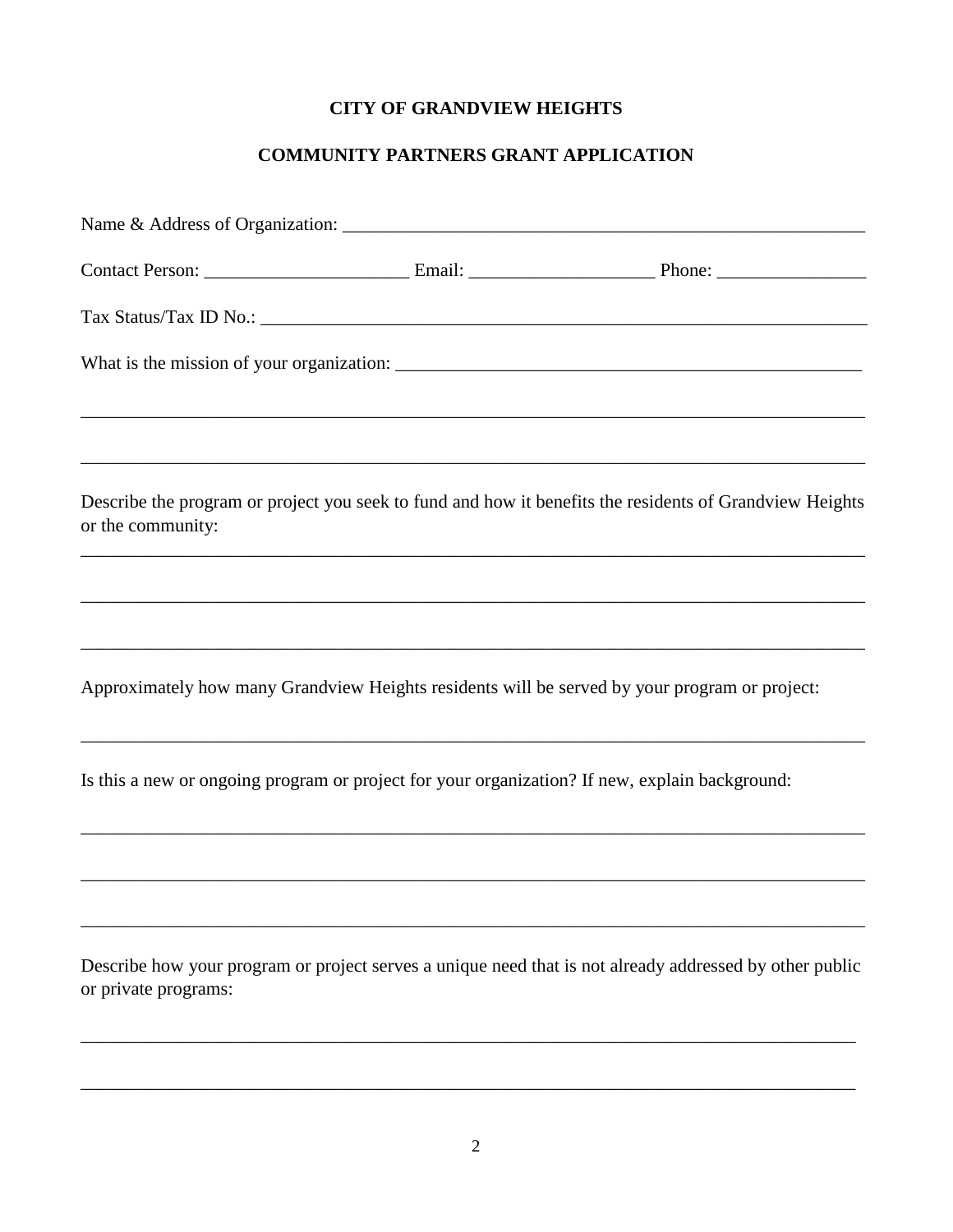What is your total budget for the program or project: \_\_\_\_\_\_\_\_\_\_\_\_\_\_\_\_\_\_\_\_\_\_\_\_\_\_\_\_\_\_\_\_\_\_\_\_\_\_\_\_\_

What are the revenue sources available for your program or project and how much are you receiving from each:

\_\_\_\_\_\_\_\_\_\_\_\_\_\_\_\_\_\_\_\_\_\_\_\_\_\_\_\_\_\_\_\_\_\_\_\_\_\_\_\_\_\_\_\_\_\_\_\_\_\_\_\_\_\_\_\_\_\_\_\_\_\_\_\_\_\_\_\_\_\_\_\_\_\_\_\_\_\_\_\_\_\_\_\_

\_\_\_\_\_\_\_\_\_\_\_\_\_\_\_\_\_\_\_\_\_\_\_\_\_\_\_\_\_\_\_\_\_\_\_\_\_\_\_\_\_\_\_\_\_\_\_\_\_\_\_\_\_\_\_\_\_\_\_\_\_\_\_\_\_\_\_\_\_\_\_\_\_\_\_\_\_\_\_\_\_\_\_\_

\_\_\_\_\_\_\_\_\_\_\_\_\_\_\_\_\_\_\_\_\_\_\_\_\_\_\_\_\_\_\_\_\_\_\_\_\_\_\_\_\_\_\_\_\_\_\_\_\_\_\_\_\_\_\_\_\_\_\_\_\_\_\_\_\_\_\_\_\_\_\_\_\_\_\_\_\_\_\_\_\_\_\_\_

\_\_\_\_\_\_\_\_\_\_\_\_\_\_\_\_\_\_\_\_\_\_\_\_\_\_\_\_\_\_\_\_\_\_\_\_\_\_\_\_\_\_\_\_\_\_\_\_\_\_\_\_\_\_\_\_\_\_\_\_\_\_\_\_\_\_\_\_\_\_\_\_\_\_\_\_\_\_\_\_\_\_\_\_

\_\_\_\_\_\_\_\_\_\_\_\_\_\_\_\_\_\_\_\_\_\_\_\_\_\_\_\_\_\_\_\_\_\_\_\_\_\_\_\_\_\_\_\_\_\_\_\_\_\_\_\_\_\_\_\_\_\_\_\_\_\_\_\_\_\_\_\_\_\_\_\_\_\_\_\_\_\_\_\_\_\_\_\_

\_\_\_\_\_\_\_\_\_\_\_\_\_\_\_\_\_\_\_\_\_\_\_\_\_\_\_\_\_\_\_\_\_\_\_\_\_\_\_\_\_\_\_\_\_\_\_\_\_\_\_\_\_\_\_\_\_\_\_\_\_\_\_\_\_\_\_\_\_\_\_\_\_\_\_\_\_\_\_\_\_\_\_\_

\_\_\_\_\_\_\_\_\_\_\_\_\_\_\_\_\_\_\_\_\_\_\_\_\_\_\_\_\_\_\_\_\_\_\_\_\_\_\_\_\_\_\_\_\_\_\_\_\_\_\_\_\_\_\_\_\_\_\_\_\_\_\_\_\_\_\_\_\_\_\_\_\_\_\_\_\_\_\_\_\_\_\_\_

\_\_\_\_\_\_\_\_\_\_\_\_\_\_\_\_\_\_\_\_\_\_\_\_\_\_\_\_\_\_\_\_\_\_\_\_\_\_\_\_\_\_\_\_\_\_\_\_\_\_\_\_\_\_\_\_\_\_\_\_\_\_\_\_\_\_\_\_\_\_\_\_\_\_\_\_\_\_\_\_\_\_\_\_

\_\_\_\_\_\_\_\_\_\_\_\_\_\_\_\_\_\_\_\_\_\_\_\_\_\_\_\_\_\_\_\_\_\_\_\_\_\_\_\_\_\_\_\_\_\_\_\_\_\_\_\_\_\_\_\_\_\_\_\_\_\_\_\_\_\_\_\_\_\_\_\_\_\_\_\_\_\_\_\_\_\_\_\_

\_\_\_\_\_\_\_\_\_\_\_\_\_\_\_\_\_\_\_\_\_\_\_\_\_\_\_\_\_\_\_\_\_\_\_\_\_\_\_\_\_\_\_\_\_\_\_\_\_\_\_\_\_\_\_\_\_\_\_\_\_\_\_\_\_\_\_\_\_\_\_\_\_\_\_\_\_\_\_\_\_\_\_\_

\_\_\_\_\_\_\_\_\_\_\_\_\_\_\_\_\_\_\_\_\_\_\_\_\_\_\_\_\_\_\_\_\_\_\_\_\_\_\_\_\_\_\_\_\_\_\_\_\_\_\_\_\_\_\_\_\_\_\_\_\_\_\_\_\_\_\_\_\_\_\_\_\_\_\_\_\_\_\_\_\_\_\_\_

\_\_\_\_\_\_\_\_\_\_\_\_\_\_\_\_\_\_\_\_\_\_\_\_\_\_\_\_\_\_\_\_\_\_\_\_\_\_\_\_\_\_\_\_\_\_\_\_\_\_\_\_\_\_\_\_\_\_\_\_\_\_\_\_\_\_\_\_\_\_\_\_\_\_\_\_\_\_\_\_\_\_\_\_

What is your fundraising goal, your timeline for reaching this goal, and how much have you raised to date (provide detail on requested/confirmed donors):

If you were awarded a Community Partners grant, how would you use the funds? Please include a timeline:

How will you measure or quantify success or deliverables for completion of your program or project:

Provide any other information that would be helpful in evaluating your application: